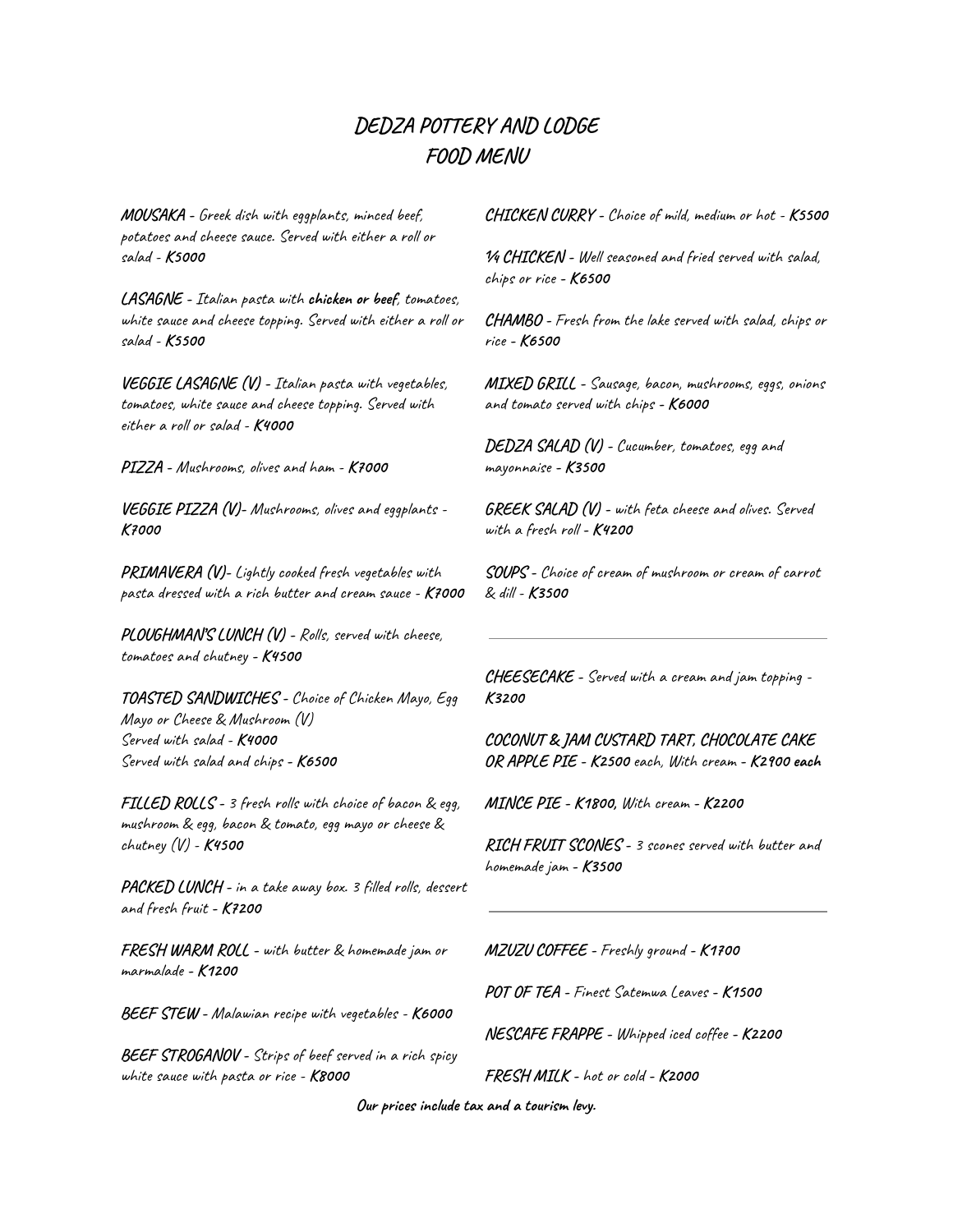### **DEDZA POTTERY AND LODGE BREAKFAST MENU**

Available from 7am to 11am.

If you require breakfast earlier please let the restaurant staff know the evening before. Please note that there is an additional charge of K400.

Room service is available at an extra cost of K500 per order.

| <b>LIGHT CONTINENTAL BREAKFAST - Toast or fresh rolls with</b><br>butter and homemade marmalade or jam. Coffee or tea                           | K4000        |
|-------------------------------------------------------------------------------------------------------------------------------------------------|--------------|
| <b>NKHANDWE BREAKFAST</b> - Fruit juice, cereal, toast or fresh rolls<br>with butter and homemade marmalade or jam                              | <b>K5500</b> |
| ENGLISH BREAKFAST - Cereal, fruit juice, eggs, sausage, bacon,<br>mushrooms, fried tomato, toast, butter and marmalade or jam. Coffee or<br>tea | K8000        |
| <b>EGGS</b> - 2 eggs (fried, scrambled or boiled) with toast & butter                                                                           | K3500        |
| <b>SAUSAGES</b> - 2 sausages (beef or pork) with toast & butter                                                                                 | K4000        |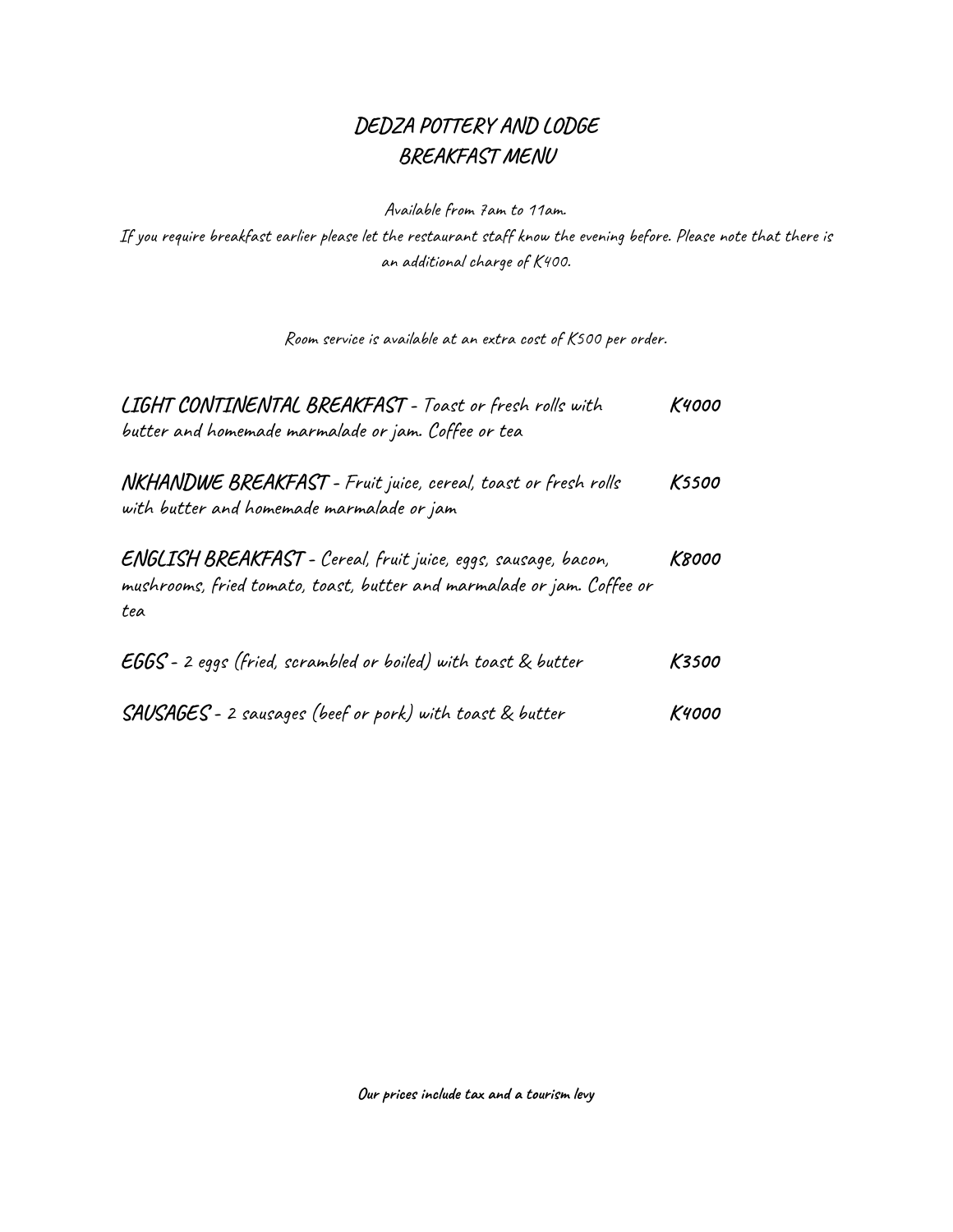# **DEDZA POTTERY AND LODGE DRINKS MENU**

| Soft drinks                                   | K800  |
|-----------------------------------------------|-------|
| Ginger Sobo                                   | K1000 |
| Fruit juice                                   | K1300 |
| Homemade lemon squash                         | K1200 |
| Rose's lime cordial                           | K1400 |
| Bottled water (500ml)                         | K800  |
| Tonic water (200ml)                           | K1800 |
| Carlsberg Green                               | K1300 |
| Carlsberg Special                             | K1500 |
| Carlsberg Chill                               | K1500 |
| Castel beer                                   | K1000 |
| Hunters Dry, Export or Gold                   | K2600 |
| Savannah Dry                                  | K2600 |
| Heineken                                      | K2600 |
| Smirnoff Spin, Storm                          | K2600 |
| Shots (35ml):                                 |       |
| Premiere Brandy                               | K1500 |
| Malawi Gin                                    | K1300 |
| Whiskey Bells or J&B                          | K2500 |
| Malawi Vodka                                  | K1500 |
| Amarula                                       | K2200 |
| Wine by the Glass:                            |       |
| White Wine per glass (150mls)                 | K2000 |
| Red Wine per glass (150mls)                   | K2200 |
| Bar Snacks:                                   |       |
| Lays Crisps                                   | K900  |
| Sausage snacks - choice of beef, pork or lamb | K2600 |
| Chicken wings                                 | K2800 |
| Plain chips                                   | K3000 |

**Our prices include tax and a tourism levy.**